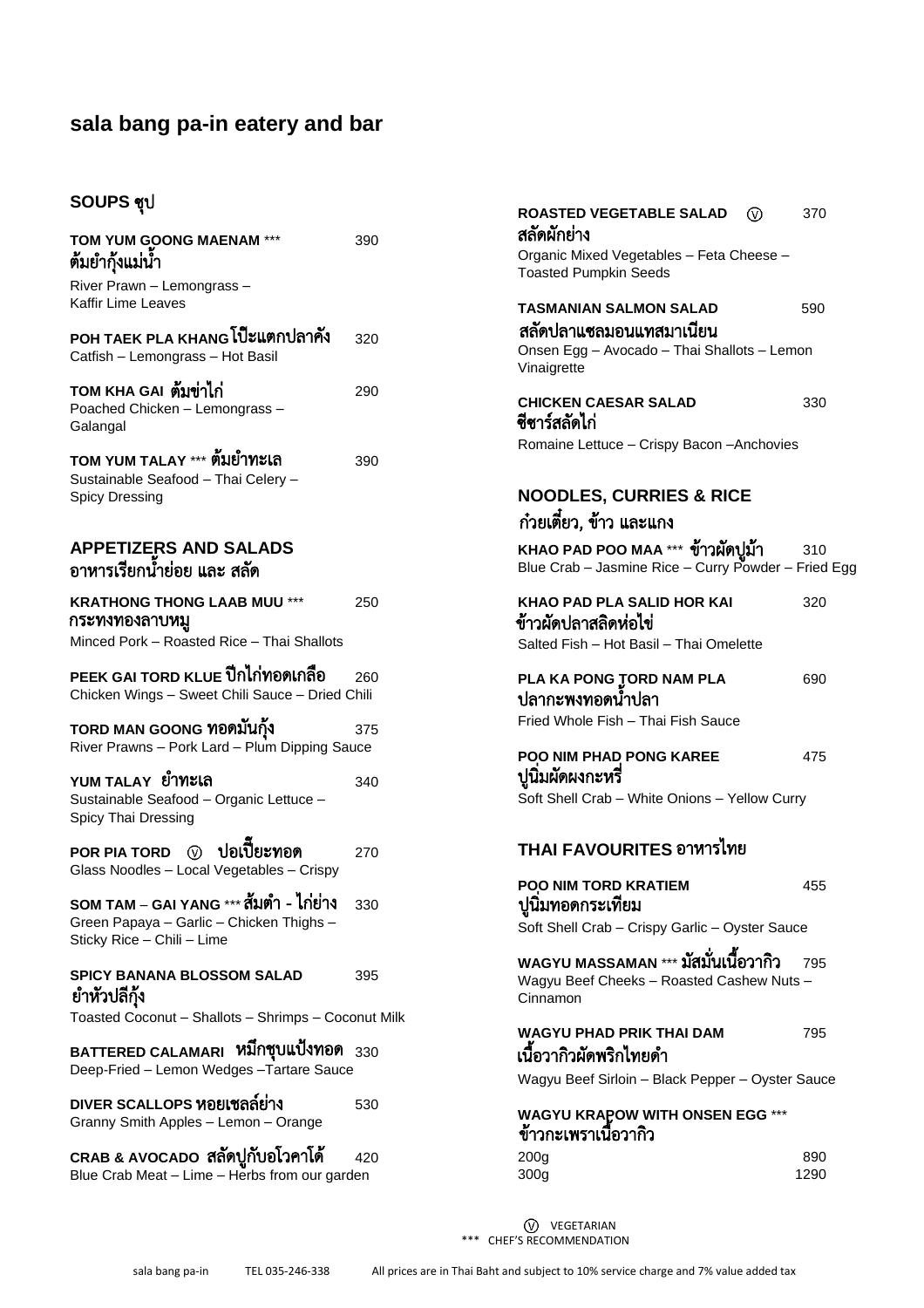| PLA CHON LUI SUAN <b>ปลาช่อนลุยสวน</b><br>Snakehead Fish - Mixed Herbs - Nuts                            | 540 |
|----------------------------------------------------------------------------------------------------------|-----|
| <b>GAI PHAD MED MAMUANG</b><br>ไก่ผัดเม็ดมะม่วงหิมพานต์<br>Chicken Thigh - Bell Peppers - Cashew Nuts    | 365 |
| <b>GAENG PHED PET KROB ***</b><br>แกงเผ็ดเป็ดกรอบ                                                        | 365 |
| Crispy Duck Leg - Red Curry - Coconut Milk                                                               |     |
| GAENG SOM PLA SALID <b>แกงสัมปลาสลิด</b><br>Spicy Orange Curry - Salted Fish - Fresh Vegetables          | 345 |
| PAD YOD MARA <b>ผัดยอดมะระ</b><br>Oyster Sauce - Chili - Stir-Fried                                      | 290 |
| <b>HERBS GRILLED SEA BASS</b><br>ปลากะพงย่างสมุนไพร                                                      | 690 |
| Wrapped In Banana Leaf -Lemongrass - Chili                                                               |     |
| LOCAL FAVOURITES อาหารพื้นบ้าน                                                                           |     |
| YUM PLA CHON TORD KROB<br>ยำปลาช่อนทอดกรอบ                                                               | 325 |
| Mango Salad - Thai Shallots - Snakehead Fish                                                             |     |
| NAM PRIK LONG RUA *** <b>น้ำพริกลงเรือ</b><br>Sweet Pork - Crispy Catfish - Local Vegetables             | 345 |
| PASTAS พาสต้า                                                                                            |     |
| SPAGHETTI PLA SALID<br>สปาเก๊ตตี้ปลาสลิด                                                                 | 365 |
| Salted Fish - Green Peppercorns - Dried Chili                                                            |     |
| PAD KEE MAO TALAY *** ผัดขี้เมาทะเล<br>Sustainable Seafood - Young Ginger - Green<br>Peppercorns - Chili | 335 |
| Mascarpones - Lemon - Parsley - Shaved Truffle                                                           | 490 |
| CARBONARA คาโบนาร่า<br>Bacon - Egg - Parsley                                                             | 375 |
| ∞<br>PARMESAN PESTO<br>พาร์เมซานเพสโต้<br>Roasted Tomatoes - Shaves Parmesan - Olive Oil                 | 365 |
| SUNDRIED TOMATO<br>(v)<br>ผัดมะเขื้อเทศอบแห้ง<br>Kalamata Olives - Red Peppers - Roasted Garlic          | 345 |

| WESTERN FAVOURITES อาหารยุโรป                                                                                              |                   |  |
|----------------------------------------------------------------------------------------------------------------------------|-------------------|--|
| <b>GRILLED SEABASS</b><br>ปลากะพงย่างซอสไวน์ขาว                                                                            | 675               |  |
| Sauteed Spinach - Kalamata Olives - White Wine<br><b>Butter Sauce</b>                                                      |                   |  |
| SEARED TASMANIAN SALMON<br>สเต็กปลาแซลมอนแทสมาเนียน                                                                        | 895               |  |
| Cherry Tomato Salsa - Baby Carrots - Mashed<br>Potatoes                                                                    |                   |  |
| FISH N CHIPS  ฟิช แอนด์ ชิปส์<br>Seabass Fillets - Fried Potatoes - Tartare Sauce                                          | 535               |  |
| AUSTRALIAN BLACK ANGUS BURGER<br>เบอร์เกอร์เนื้อแบล็คแองกัสออสเตรเลีย<br>Organic lettuce - Roasted tomato - Melted Cheddar | 495               |  |
| <b>KUROBUTA PORK CHOP</b>                                                                                                  | 595               |  |
| สเต็กหมูคุโรบุตะ<br>Grilled Mushrooms - Carrot Puree - Red Wine Sauce                                                      |                   |  |
| DUCK LEG CONFIT <b>น่องเป็ดตุ๋น</b><br>Pearl Barley - Berry Sauce - Roasted Potatoes                                       | 695               |  |
| LAMB RACK ซีโครงแกะย่าง<br>Roasted Ratatouille - Rosemary - Basil Pesto                                                    | 845               |  |
| WAGYU STEAKS  สเต็กเนื้อวากิว                                                                                              | (250g)            |  |
| รเRLOIN <b>เนื้อสันนอก</b><br>Marbling 4-5                                                                                 | 1390              |  |
| เนื้อซี่โครง<br><b>RIB EYE</b><br>Marbling 6-7                                                                             | 1590              |  |
| เนื้อสันใน<br><b>TENDERLOIN</b><br>Marbling 4-5                                                                            | 1590              |  |
| Side Orders                                                                                                                |                   |  |
| Truffle Fries ทรัฟเฟื้ลทอด<br>French Fries มันฝรั่งทอด<br>Mashed Potatoes มันฝรั่งบด                                       | 175<br>160        |  |
| Buttered Vegetables ผักผัดเนย<br>Wok Fried Kale ผัดคะน้ำ                                                                   | 160<br>160<br>160 |  |

W VEGETARIAN \*\*\* CHEF'S RECOMMENDATION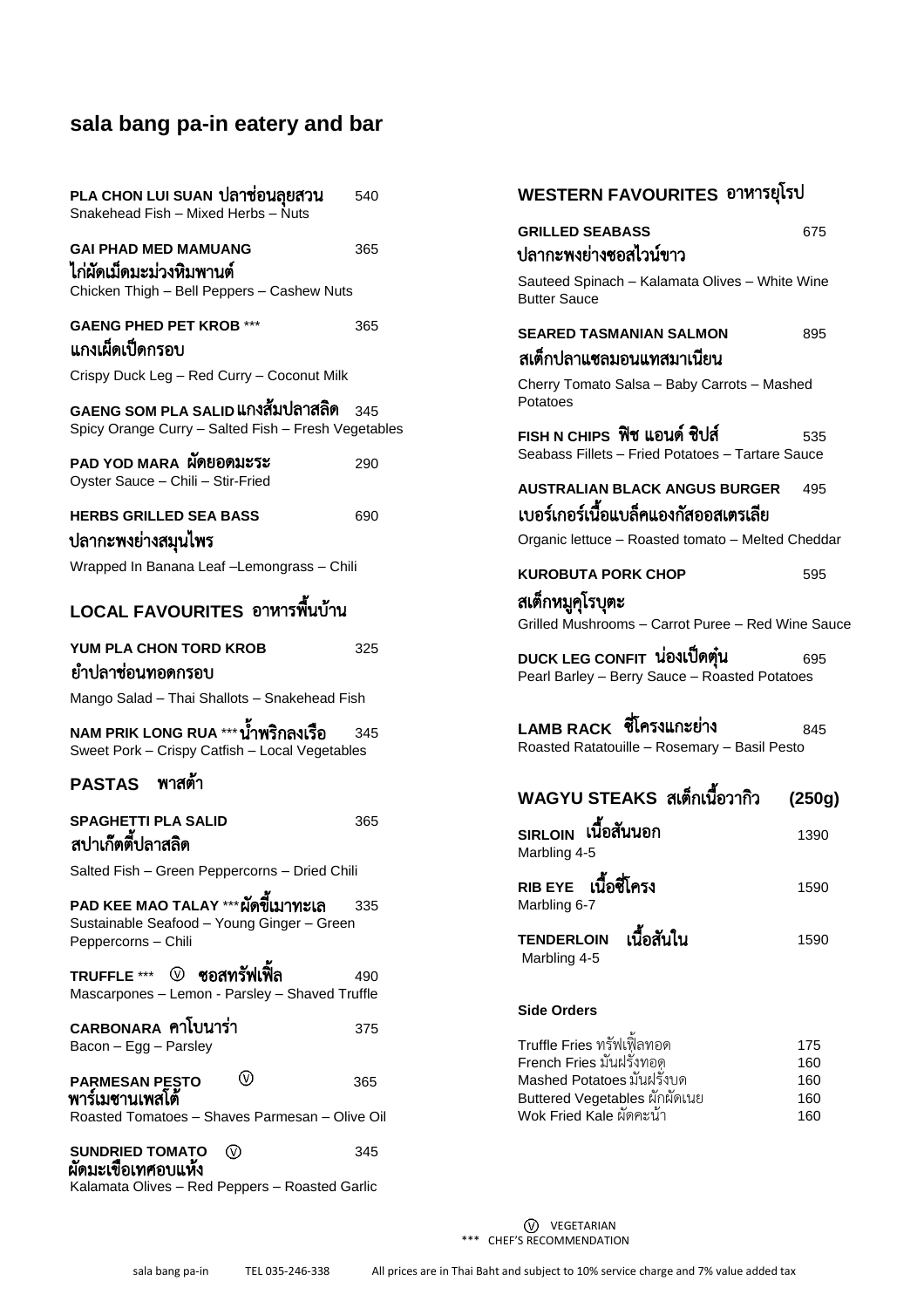# DESSERTS เมนูของหวาน

| <b>MOLTEN CHOCOLATE LAVA SALA SIGNATURE*** 285</b><br>์ศาลา ซิกเนเจอร์ ลาวา เค้ก                      |     |
|-------------------------------------------------------------------------------------------------------|-----|
| Nut Brittle - Local Strawberries - Delicious                                                          |     |
| TIRAMISU เค้กที่รามิสุ                                                                                | 275 |
| Mascarpone - Espresso - Ladyfingers                                                                   |     |
| CHOCOLATE BROWNIE ชื่อกโกแล็ตบราวนี่ 285<br>Callebaut Chocolate - Vanilla Ice Cream - Organic Berries |     |
| CREPE SUZETTE เครป ซูเซ็ต                                                                             | 270 |
| Orange Zest - Citrus Liqueur - Caramel Syrup                                                          |     |
| MANGO STICKY RICE ข้าวเหนียวมะม่วง                                                                    | 225 |
| Sustainable Mango Cheeks - Sweetened Coconut Broth -                                                  |     |
| <b>Toasted Sesame Seeds</b>                                                                           |     |
| <b>CHEF ARH's KANOM PEEKPOON***</b><br>ขนมเปียกปูนสูตรเชฟอ้า                                          | 275 |
| Custard In Coconut - Edible Flowers - Pandan                                                          |     |
| LOD-CHONG NAM KA-TI ลอดช่องน้ำกะทิ                                                                    | 175 |
| Pandan - Coconut - Chilled                                                                            |     |
| <b>LOCAL HANDICRAFTED ICE CREAM</b><br>ไอศกรีมโฮมเมด                                                  | 105 |
| Choice Of The Day - Please Enquire With Our Service Ambassadors                                       |     |
| TROPICAL FRUIT PLATE ผลไม้สดตามฤดูกาล                                                                 | 190 |
| Sustainable - Organic - Refreshing                                                                    |     |

W VEGETARIAN \*\*\* CHEF'S RECOMMENDATION